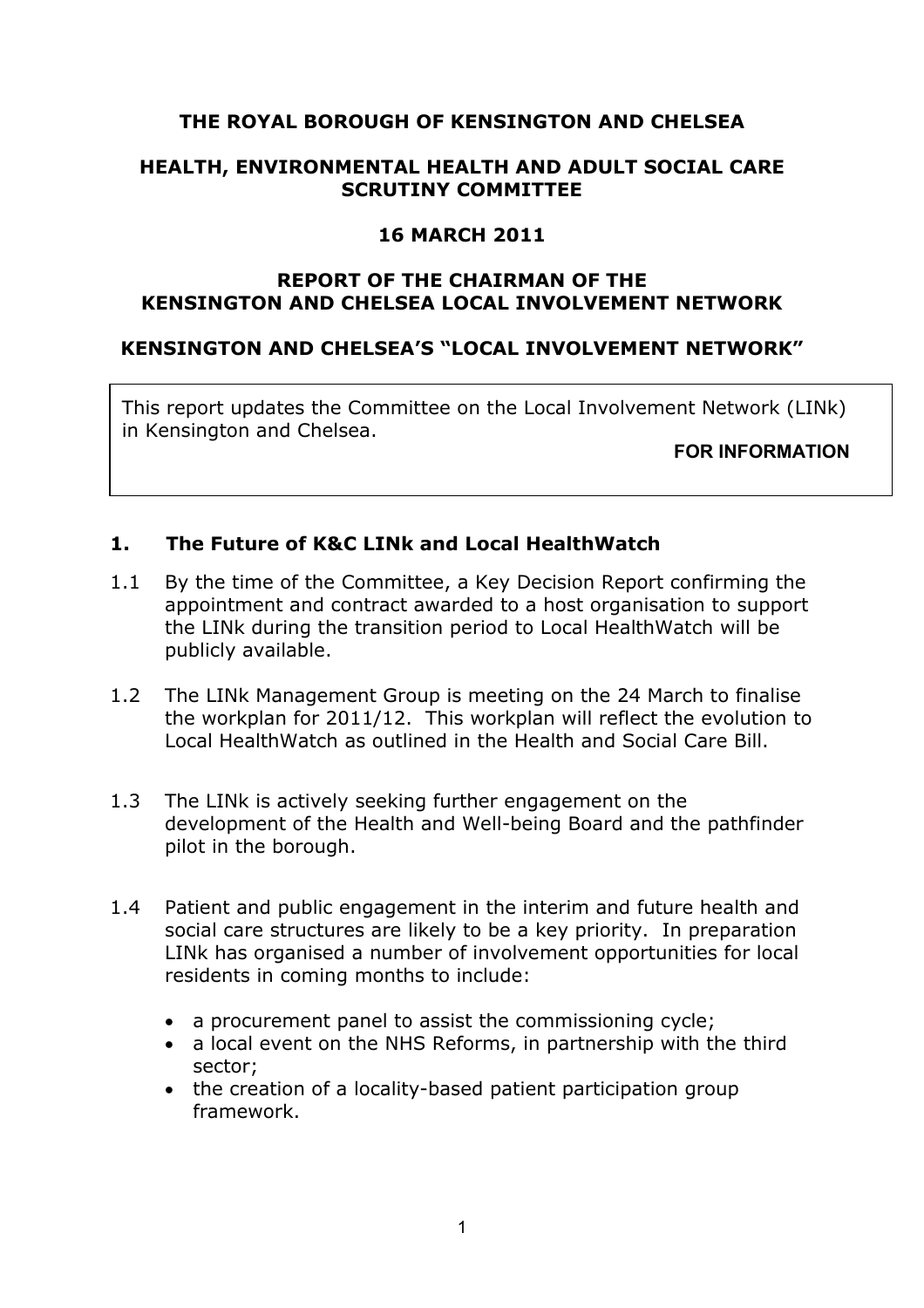- 1.5 K&C LINk is working in partnership cross-borough with Westminster and Hammersmith & Fulham LINks on strategically influencing NHS reforms in the Inner North West London Cluster.
- 1.6 K&C LINk is also participating with other North West London LINk Chairmen in drafting a protocol with North West London NHS.

# **2. Recent LINk activities**

# **Quality Accounts**

- 2.1 The LINk has recently trained participants to comment on the draft Quality Accounts of the following Trusts:
	- Central and North West London NHS Foundation Trust
	- Central London Community Healthcare
	- Chelsea and Westminster NHS Foundation Trust
	- Imperial College Healthcare NHS Trust
	- The Royal Brompton & Harefield NHS Foundation Trust and
	- The Royal Marsden NHS Foundation Trust
- 2.2 The LINk is pleased that there has been greater engagement by the Trusts on their quality processes this year. This includes good practice such as LINk membership on the Imperial and Chelsea & Westminster Quality Sub-groups and LINk representation on the CNWL Patient Environment Action Team (PEAT) assessments
- 2.3 The LINk would welcome the opportunity to share their draft Quality Assessment feedback with the appropriate Scrutiny representatives in April 2011.

# **Issues of concern**

- 2.4 The LINk notes the possible closure of the Paediatric Cardiac Unit in The Royal Brompton Hospital. Whilst we appreciate the need for service reconfiguration, we are also concerned about the impact any closure may have on respiratory and intensive care at that site. The location of the Foundation Trust on the Fulham Road also enables the sharing of teaching and facilities with neighbouring Trusts, such as Chelsea and Westminster and The Royal Marsden.
- 2.5 Following local concern, the LINk has written to Chelsea and Westminster NHS Foundation Trust in recent weeks to explore the current closure of the Aqua Therapy facility on the site and to stress the impact of the lack of access to hydrotherapy on local residents' rehabilitation.

# **Ms Christine Vigars**